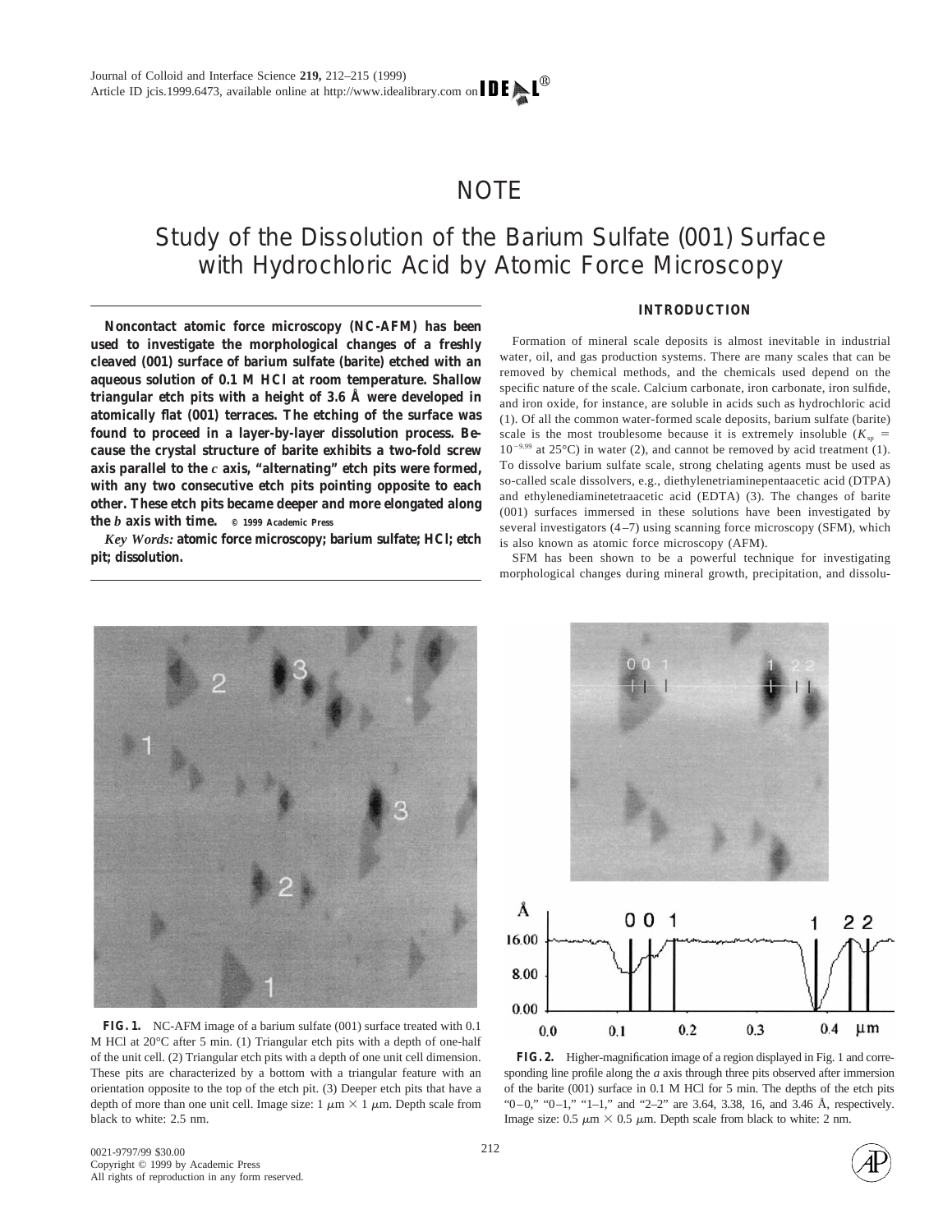

**FIG. 3.** NC-AFM images of a barium sulfate (001) surface after immersion in 0.1 M HCl at 20°C after (a) 15 min, (b) 25 min, (c) 40 min, and (d) 60 min. Image size: 2  $\mu$ m  $\times$  2  $\mu$ m. Depth scale from black to white: (a–c) 5 nm, (d) 6 nm.

tion (4–10). This technique allows direct observation of mineral surfaces in air, solution, or vacuum. *In situ* observations of reaction processes in real time at the mineral–solution interface with contact-mode AFM (CM-AFM) have provided valuable access to surface processes in the absence of undesirable artifacts caused by ambient exposures. However, when CM-AFM is used under liquids the results are sometimes affected by the measurement process, which can stimulate the dissolution process. Although contact forces are generally small in CM-AFM, the sample experiences both compressive forces originating from the tip/sample contact and shear forces attributed to the lateral scan movement. These effects often introduce artifacts (11).

In these studies, an improvement was achieved by using *ex situ* analysis by noncontact-mode AFM (NC-AFM), where the cantilever is driven at (or near) its resonant frequency with the tip oscillating at a few nanometers above the sample surface. Changes in the vibration amplitude reveal the topography of the sample (12). Since the tip is not in permanent contact with the sample surface, damage to the surface and/or surface modification caused by tearing and lateral shear forces (13) can be excluded.

In this Note, we present for the first time AFM images of the dissolution of the barite (001) surface in hydrochloric acid. HCl-induced dissolution of the

barite (001) surface is interesting for two reasons: (i) analysis of these images provides new and complementary information on the reactivity of barite (001) surfaces, and (ii) rationalizing how mineral scales react and dissolve under chemical treatments. This will allow for the development of new, more efficient scale dissolvers. Such improvements are very important to the oil and gas industry.

#### **EXPERIMENTAL METHODS**

We used natural barite crystals (clear and colorless) from the Barrick Meikle Mine in Nevada. The bulk composition of those samples was  $Ba_{0.91}Sr_{0.09}SO_4$ , as analyzed by X-ray fluorescence spectroscopy. Sulfate scales are commonly found to contain a mixture of barium and strontium. Barite has an orthorhombic (space group  $P_{nma}$ ) crystal structure with lattice parameters  $a = 8.884 \text{ Å}$ ,  $b = 5.457 \text{ Å}$ ,  $c = 7.157 \text{ Å}$ , and  $Z = 4$  (14). Each unit cell has two  $BaSO<sub>4</sub>$  layers parallel to (001) and each layer has a two-fold screw axis parallel to the  $c$  axis (10). The (001) surface studied was freshly cleaved by using a sharp knife blade placed on a (210) face. A perfectly flat surface is necessary to achieve consistent dissolution features.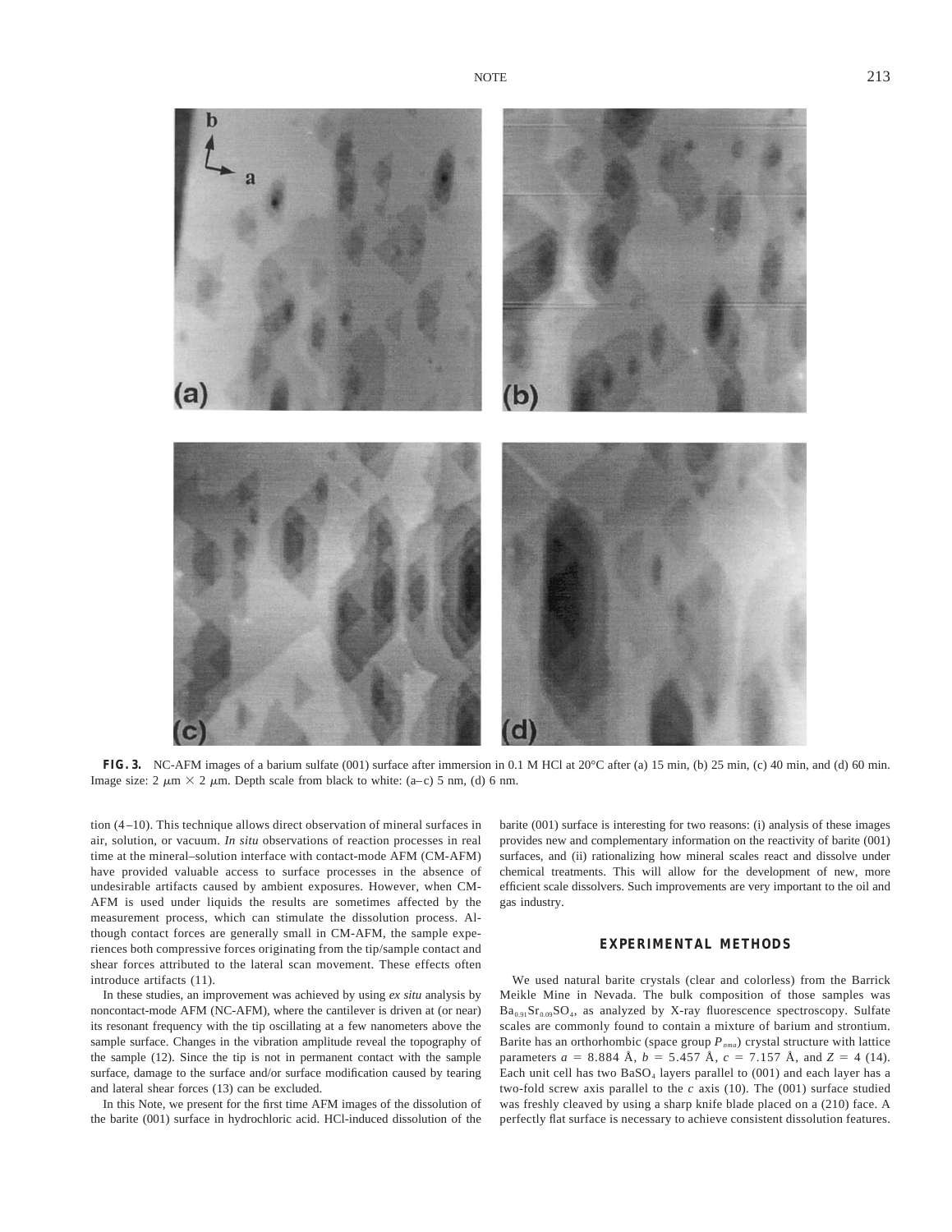

**FIG. 4.** Higher-magnification image of a region displayed in Fig. 3a and corresponding line profile along the *b* axis through two pits observed after immersion of the barite (001) surface in HCl for 15 min. The depths of the etch pits "0–0" and "1–1" are 3.61 and 7.02 Å, respectively. Image size: 1.5  $\mu$ m  $\times$ 1.5  $\mu$ m. Depth scale from black to white: 5 nm.

A Park Scientific Instruments (PSI) Autoprobe CP was operated as an AFM in noncontact mode using triangularly shaped Si cantilevers with integrated triangular tips that were supplied by PSI. These cantilevers had oscillation frequencies of 220 kHz and spring constants of about 13 N/m. All images were collected in air under ambient conditions at room temperature. The sample was etched for a selected period (ranging from 5 to 60 min) at 20°C in aqueous solutions of 0.1 M HCl (EM Science), which were diluted from 36.5% (w/w) concentrated solutions with deionized water. After etching in solution, the crystal was taken out, rinsed well with deionized water, and dried prior to NC-AFM measurement.

#### **RESULTS AND DISCUSSION**

The barite sample used in this study contains about 10% Sr atoms as impurity ( $Sr/Ba = 0.0989$ ). Since both strontium and barium sulfate are isostructural crystals, the presence of  $Sr^{2+}$  cations has little effect on the morphology of barium sulfate. Experimental studies of the effects of coprecipitated  $Sr^{2+}$  cations on BaSO<sub>4</sub> by Benton *et al.* (15) and molecular simulations of the overgrowth of  $SrSO<sub>4</sub>$  on  $BaSO<sub>4</sub>$  by Redfern and Parker (16) have reported that the morphology of the barium sulfate crystal is only slightly altered in the presence of strontium. Thus, we believe that the  $Sr^{2+}$ cations on  $BaSO<sub>4</sub>$  have little effect on the morphology of etch pits produced by HCl. However, Dove and Czank reported that  $SrSO<sub>4</sub>$  is about 50 times more soluble than  $BaSO<sub>4</sub>$  at pH 2 at 50 $^{\circ}$ C (17). Consequently, we may observe larger and deeper etch pits if  $SrSO<sub>4</sub>$  is formed on the surfaces of BaSO4.

A freshly cleaved barite (001) surface is characterized by flat terraces and steps of one or multiples of one unit cell height (i.e.,  $c = 7.16 \text{ Å}$ ) (4, 6). A barite (001) surface that has been treated with HCl solution for 5 min is shown in Fig. 1. In the beginning of the dissolution process, shallow triangular etch pits (marked "1") with a depth of one-half unit cell  $(3.6 \text{ Å})$ formed and were distributed randomly over the surface. Subsequently, a second triangular feature with a depth of one unit cell and pointed oppositely to the first triangular pit developed inside the first pit (marked "2"). Deeper etch pits with depths of multiples of one-half unit cell (marked "3") were observed with increasing dissolution time. Figure 2 illustrates a line scan profile through three pits observed after 5 min at a higher magnification.

The changing orientations of the triangular features can be explained by the presence of the two-fold screw axis, which is oriented parallel to the *c* axis (4). The triangular etch pits have an obtuse angle of  $97^{\circ} \pm 3^{\circ}$ , indicating that the walls of the pits are bounded along [010], [120], and  $[1\overline{2}0]$  directions. In other words, these pits are bounded by {100} and {210} faces. The (210) face is one of the two lowest-energy surfaces in barite crystals under vacuum (16, 18, 19) as calculated by molecular simulations. Therefore, the geometry of these etch pits arises as a result of minimizing the surface energy.

Figure 3 shows a series of *ex situ* AFM images of barite (001) surfaces treated with 0.1 M HCl for 15, 25, 40, and 60 min. These images are representative of those obtained from different areas of the surface and reveal consistent and reproducible dissolution features for a particular dissolution time. After 15 min, deep and elongated etch pits (dark areas more than one unit cell in depth) were observed, as shown in Fig. 3a. These pits increased in size with increasing dissolution time as shown in Figs. 3b–3d. Etch pits were developed along the crystallographic *b* axis, and the growth rate of the etch pits along the *b* axis is much faster than that along the *a* and *c* axes. The deepest and largest etch pit shown in Fig. 3d has a depth:width:length ratio of approximately 1:146:485. These dimensions are indicative of an anisotropic growth of the etch pits. Most of the etch pits have a flat bottom, which is a consequence of the dissolution of several  $BaSO<sub>4</sub>$  layers (up to nine  $BaSO<sub>4</sub>$  layers). A line profile measurement of two pits observed after 15 min at higher magnification is shown in Fig. 4. The "stair step" features with heights of one-half or one unit cell suggest that the pits in the (001) surface were formed by a layer-by-layer dissolution process.

Comparisons with the etch pits induced by water at room temperature  $(20^{\circ}$ C) (6) and high temperature (125 $^{\circ}$ C) (8) reveal that the morphology of the HCl-etched pits is similar to the morphology of those in water. In water, the walls of the etch pits were also bounded along the  $\langle 120 \rangle$  and  $\langle 010 \rangle$  directions and the pits were composed of steps with depths that were multiples of one-half of the unit cell dimension, starting from a triangular pit geometry with a depth of one-half unit cell.

In HCl solution, pits are formed by approach of protons  $H^+$  to the (001) surface, interaction with  $SO_4^{2-}$  anions, and subsequent removed of these from the lattice. The following mechanism can be used to explain barite dissolution:

$$
H_{(aq)}^{+} + BaSO_{4(s)} \xrightarrow{k_1} Ba_{(aq)}^{2+} + HSO_{4(aq)}^{-},
$$
 [1]

$$
H_{(aq)}^+ + HSO_{4(aq)}^- \stackrel{k_2}{\rightleftharpoons} H_2SO_{4(aq)}.
$$
 [2]

Therefore, etch pits are formed that are one-half of the unit cell deep and are distributed randomly and mostly bounded by low-energy planes along the [120] and  $[1\overline{2}0]$  directions to form triangular features. Dissolution of barite surfaces in water and HCl are strongly controlled by the underlying BaSO<sub>4</sub> structure.

#### **CONCLUSIONS**

These experiments demonstrate that the surface structure of  $BaSO<sub>4</sub>$  has a significant influence on the geometry of etch pits created by dissolution in 0.1